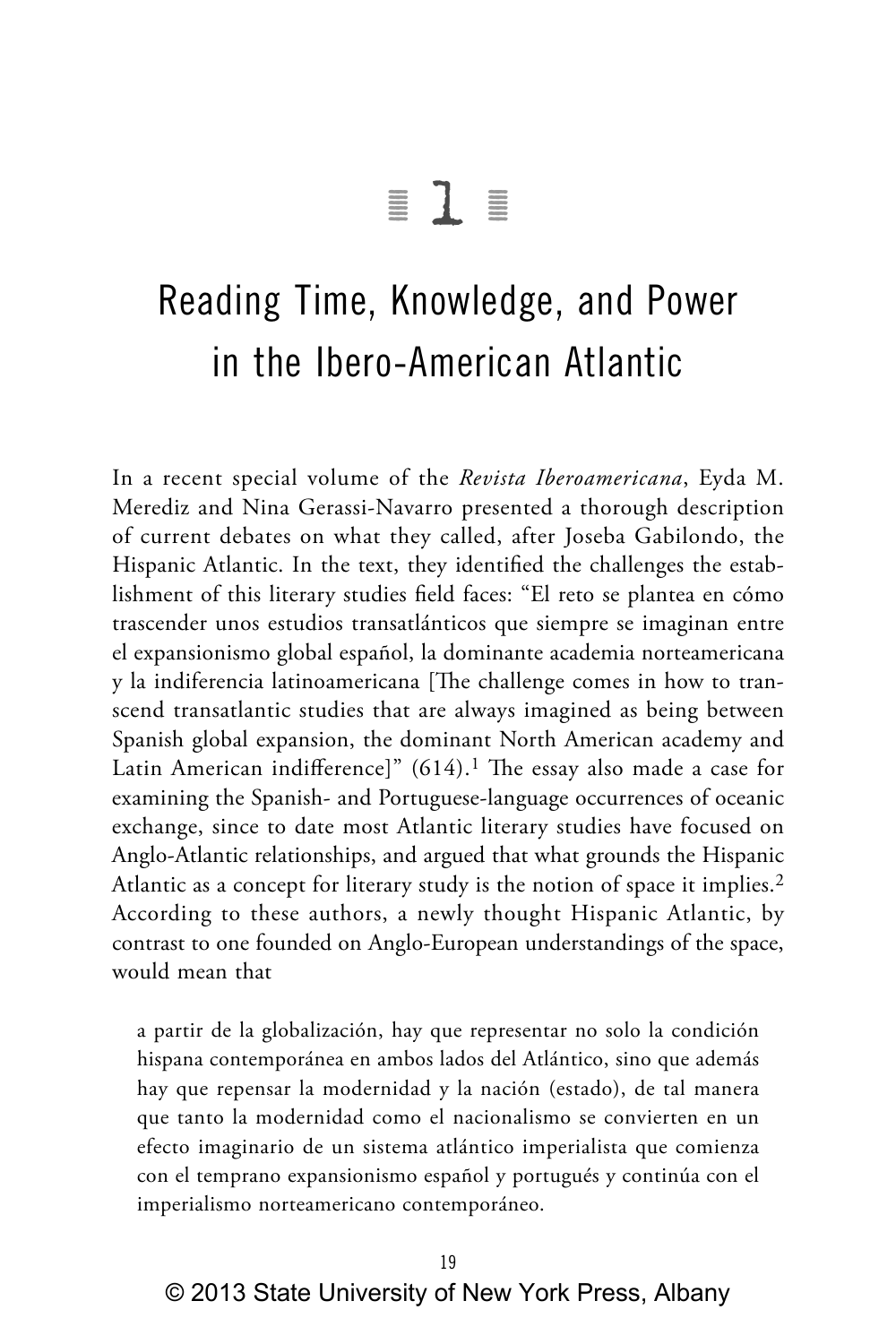[from globalization on, it is necessary not only to represent the contemporary Hispanic condition on both sides of the Atlantic, but also to rethink modernity and the nation (state), in such a way that modernity and nationalism are converted into an imaginary effect of the imperialist Atlantic system that begins with the early Spanish and Portuguese expansion and continues with contemporary North American imperialism.] (622)

Merediz and Gerassi-Navarro's essay reflects an increasingly common desire to move the field of study from a focus on circumscribed nationstates to the broader concept of space thought through imperialism, therefore widening the geographical frame of postcolonial Latin American studies. Nevertheless, the critical approach with which they conclude their article is static: "los estudios transatlánticos no necesariamente proponen una metodología nueva o innovadora ausente en otros campos de investigación [transatlantic studies do not necessarily propose a new or innovative methodology not already present in other fields of study]" (629).

Placing my work in dialogue with the ideas presented by Merediz and Gerassi-Navarro, as well as other theorists of the Atlantic, in this chapter I will illustrate from a theoretical perspective that the daily newspaper chronicle complicates the epistemological relationships between nation, modernity, and the oceanic space that the article above describes. It does so by bringing time back into the debate on the imaginaries of nation and empire that circulate in the Atlantic space. Nuancing the discussion of community and subjectivity as always-already imperial or determined by the power of the nation-state, I therefore propose a methodology based on what I call "meanwhile reading" that does attempt to posit a new approach to the transatlantic field. As I explained in the introduction, the key to this idea is to think about subjectivity as palimpsestic, ephemerally inscribed in a thought, felt, and corporeal temporality that is both "meanwhile" and simultaneous. In the context of the *crónica*, this means considering that whenever a subject is reading a given text, she is also, meanwhile, drawing on knowledges not just from outside the local or national framework, but also from outside the limits of written discourse to understand her subjectivity. The meanwhile reading subject, then, is a subject whom the chronicle daily addresses as inscribed in multiple ways of knowing simultaneously. These simultaneous ways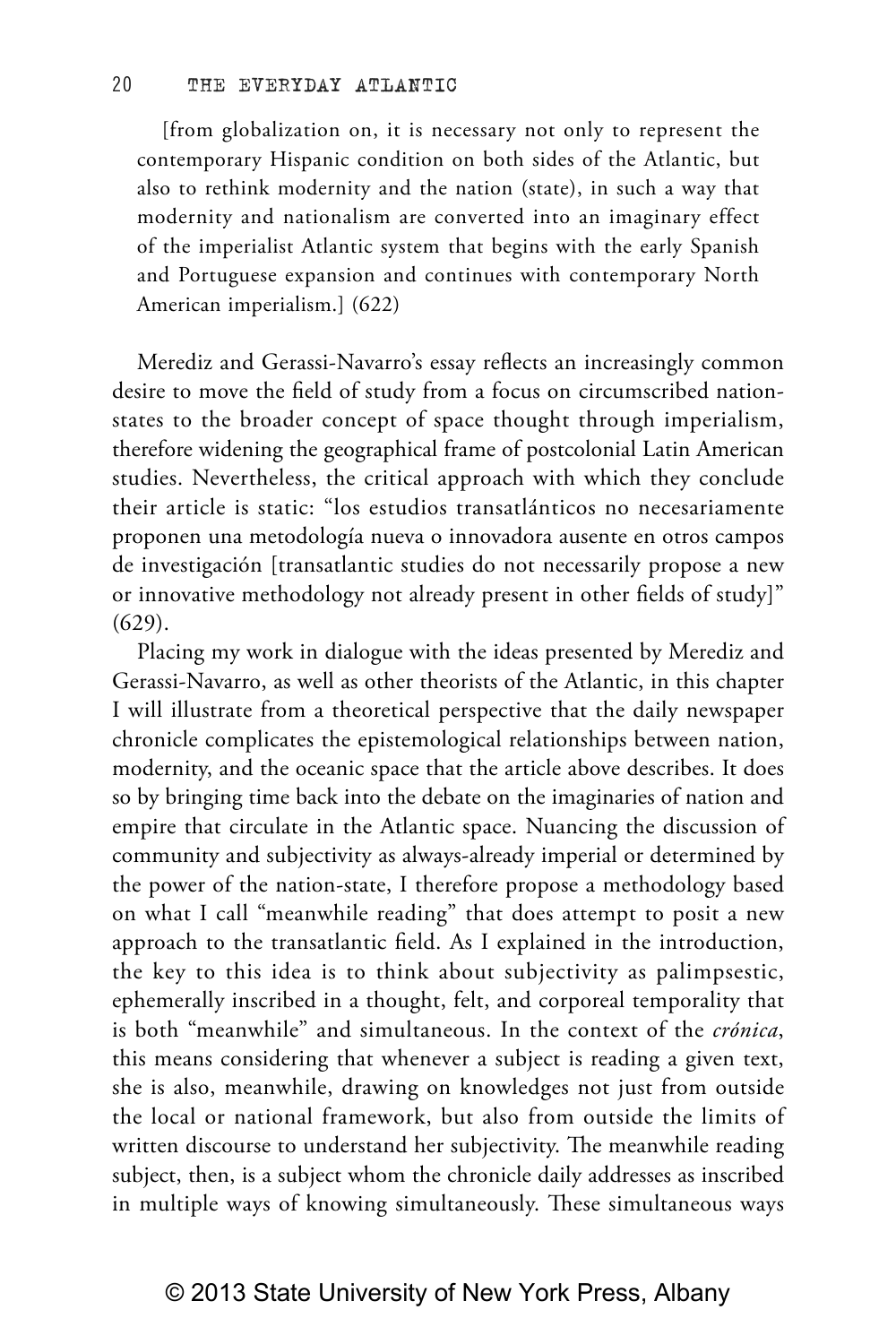of knowing cross between ideology, discourse, affect, ethical thought, visualized images, and corporeality. However, the intersections of these knowledges are always temporary, changing from moment to moment.

By taking into account this simultaneous and in-process temporality of knowledge, I show in this chapter that, although imperialized structures of power are an important force in the contemporary Atlantic space, we can use the daily forms of knowledge that come together there to rethink the effects of modernity, nationalism, and globalization as totalizing structures of power. Instead, the smaller instants of time that can be thought through reading newspaper *crónicas* and blogs call into question the notion of an overarching imperial, (trans)national, globalized, or otherwise unifying transatlantic epistemology. Just as the chronicle questions the notion of an all-encompassing national imaginary by allowing us to conceptualize a palimpsestic subject engaging multiple forms of transtemporal and transatlantic knowledges, it also destabilizes the notion of an all-encompassing imperial imaginary by taking into account the simultaneity and multiplicity of thought that occupies specific moments of time while reading. Thus, we can rethink the presumed coloniality of the subject inscribed ideologically by the nation-state, imperialism, or globalization by rethinking our own critical presumptions about subjectivity and power as they relate to our epistemological constructs of history and time. Doing so will not undo the very real, material effects of power that continue to dominate in the Atlantic space, but it will allow us to begin the arduous task of *thinking*  about power in the Ibero-American Atlantic from a temporal perspective of simultaneity, ephemerality, and the meanwhile.

#### THE NON-TIME OF AN IMPERIAL ATLANTIC

The conclusion that no new methodology exists for thinking the space of the Atlantic seems at first glance to contradict the intense amount of scholarly work that has gone into defining it as a field since Paul Gilroy first made reference to the Atlantic as a unique space of black culture in 1993. Gilroy signaled the possibility of an imaginary that could "transcend both the structures of the nation state and the constraints of ethnicity and national particularity" (19). He also defined the Atlantic as unified, something cultural historians could see as "one single, complex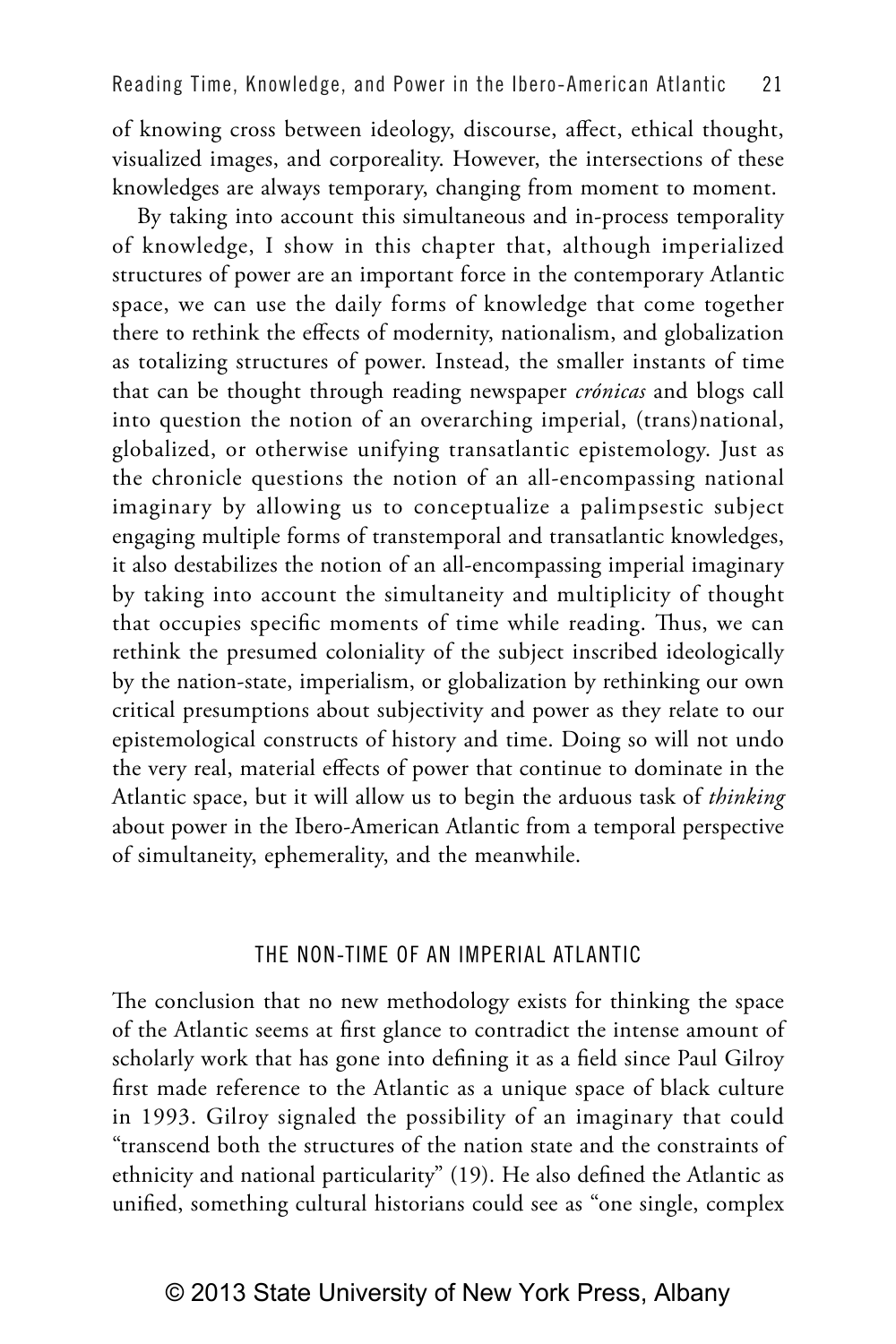unit of analysis [. . . in order] to produce an explicitly transnational and intercultural perspective" (15). Since then, this broader understanding of a globally complex, yet spatially delimited, geography of crossing has received support from proponents of the area studies model of scholarship (Trigo 5–6).3 Critics such as Gaurav Desai, for instance, have argued for understanding how global flows of commerce and information connect places as disparate as New York City and the Indian Ocean through the routes the Atlantic and other waterways make possible (715).

Yet the difficulty of envisioning the Atlantic as a single unit has led to numerous historical and literary definitions of the space as a geocultural configuration.<sup>4</sup> By "geocultural" I am referring to the mapping of a presumably shared culture onto a geographical territory. As Bonura has pointed out, geocultural areas tend to elide difference and instead "depend upon the epistemological function of the nation-state as a primary unit of analysis for their geographical limits" (100). Within the transatlantic studies sphere, this epistemology of the nation-state is replaced with even vaguer area studies designations. Qualifying terms such as "Hispanic," "African," "Luso-Brazilian," "Francophone," and "Anglo" rooted mainly in area-studies or language-based models have been used to specify the provenance of writers, cultural events, languages, and theoretical perspectives explored in relation to that space. Other critics, such as Ralph Bauer, have made claims toward a hemispheric studies model that would bring North and South America together in a way that resists the typical East-West approach.5 Paradoxically, these gestures succeed mainly in fragmenting the Atlantic space again, falling back onto reductive national or regional constructs of identity to frame critical analyses.

Merediz and Gervassi-Navarro's description of the Atlantic as imperial reflects the impact postcolonial studies has had on Hispanic studies over the last few decades. Indeed, their definition of the field comes in a volume dedicated specifically to a Latin Americanist perspective on the advent of transatlantic studies. As Merediz later writes in her own article in the volume, the recognition of the Atlantic as imperialized is meant to highlight what she sees as the new field's potential for relegating Latin America once again to a secondary position within Hispanic studies. The concern is that Peninsularists waving the flag of transatlanticism will again take over an academic space that Latin Americanists have fought hard to delineate as their own. Similarly, recent volumes on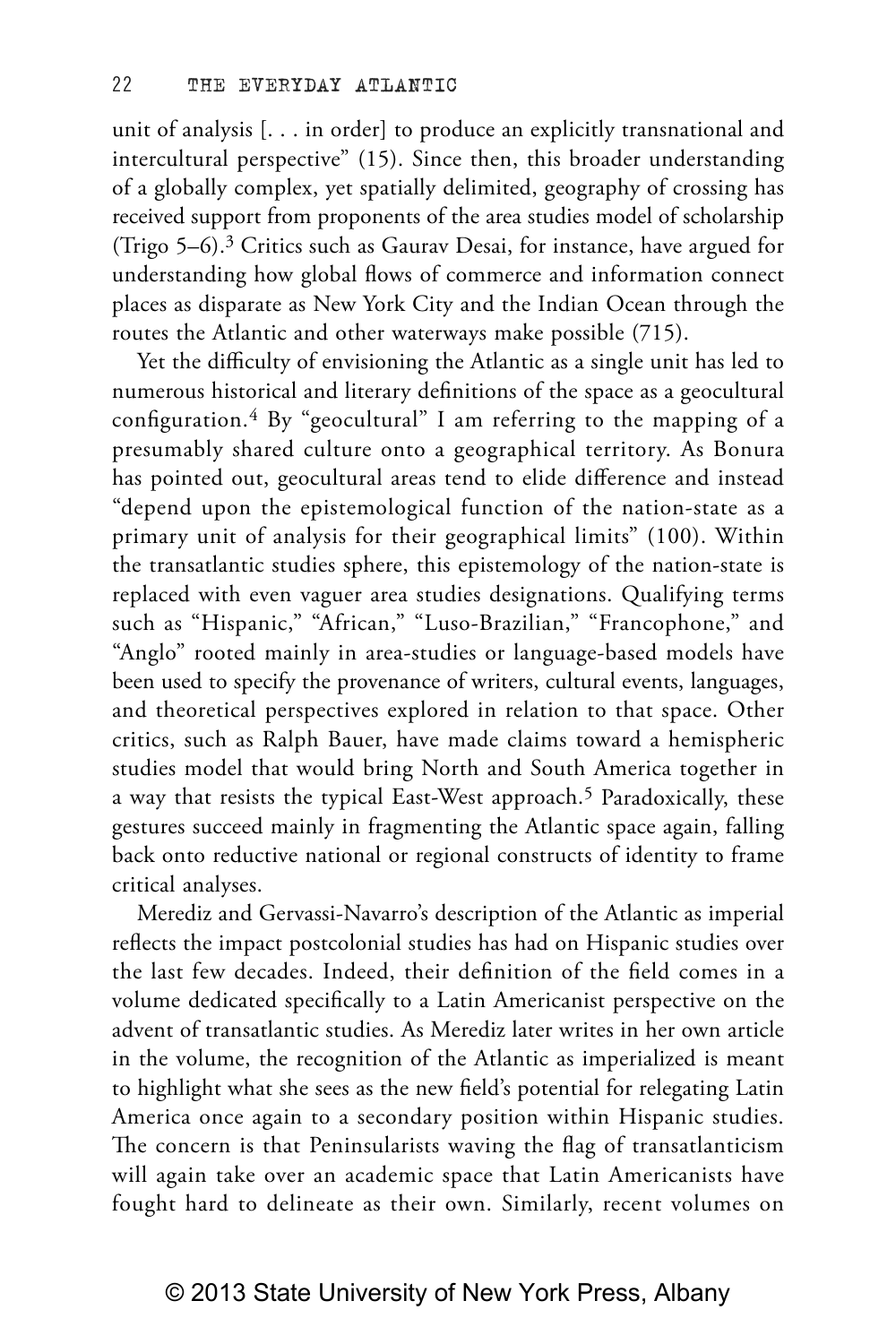the Hispanic Atlantic edited by Ileana Rodríguez and Josebe Martínez have sought to inscribe transatlantic studies within frameworks derived from already-established postcolonial and decolonial approaches, utilizing concepts such as the coloniality of power and the coloniality of knowledge to understand how texts and communities cross the Atlantic space (Rodríguez and Martínez, vol. 1, 7). Yolanda Martínez-San Miguel has likewise framed her discussion of transatlanticism in the Hispanic studies field through a conceptualization of the colonial field.

This turn to a postcolonial or decolonial critical lens reflects quite well the disciplinary concerns that have dominated discussion over the last decade or so on the merits and problems of extending the transatlantic paradigm to the Hispanic studies field. Increasingly, the transatlantic approach is being read as a subset of Hispanism. Concerns about Peninsularists overtaking a Latin American perspective have therefore been matched by scholars working primarily from an Iberian perspective who already feel that the previously marginalized Latin American field of study has become more attractive in the United States to students and university administrators alike. The complaint is that Spanish departments now focus less on teaching the literature and culture of Spain and more on that of Latin America (Resina, *Del hispanismo* 29). In this view, the transatlantic perspective represents the threat of an inverse imperialism, where Spain falls victim to Latin America.

Throughout these discourses, the battle to define what a transatlantic approach means has been fought within the contemporary realm of area studies and the contours of Hispanism as a field, and not necessarily on the surfaces drawn by the historical, literary, and cultural exchanges that have taken place within the Atlantic world of the last five hundred years. The result is often a binary understanding of power, where Latin America faces off with Spain, or at times with North America, but always within a circumscribed understanding of the Atlantic as grounded in the Spanish language and in a presumption that the imbalance of power reflects an imperial ideology. Indeed, the question of Hispanism has preoccupied numerous scholars who presume that the uniting force for studying Spain and Latin America together would be the two continents' shared language (Resina, *Del hispanismo* 29). This supposition, however, is highly problematic if one wishes to address the multiple indigenous languages in Latin America, not to mention Catalan, Galician, Basque, and Portuguese. Using Spanish as the basis for comparison by default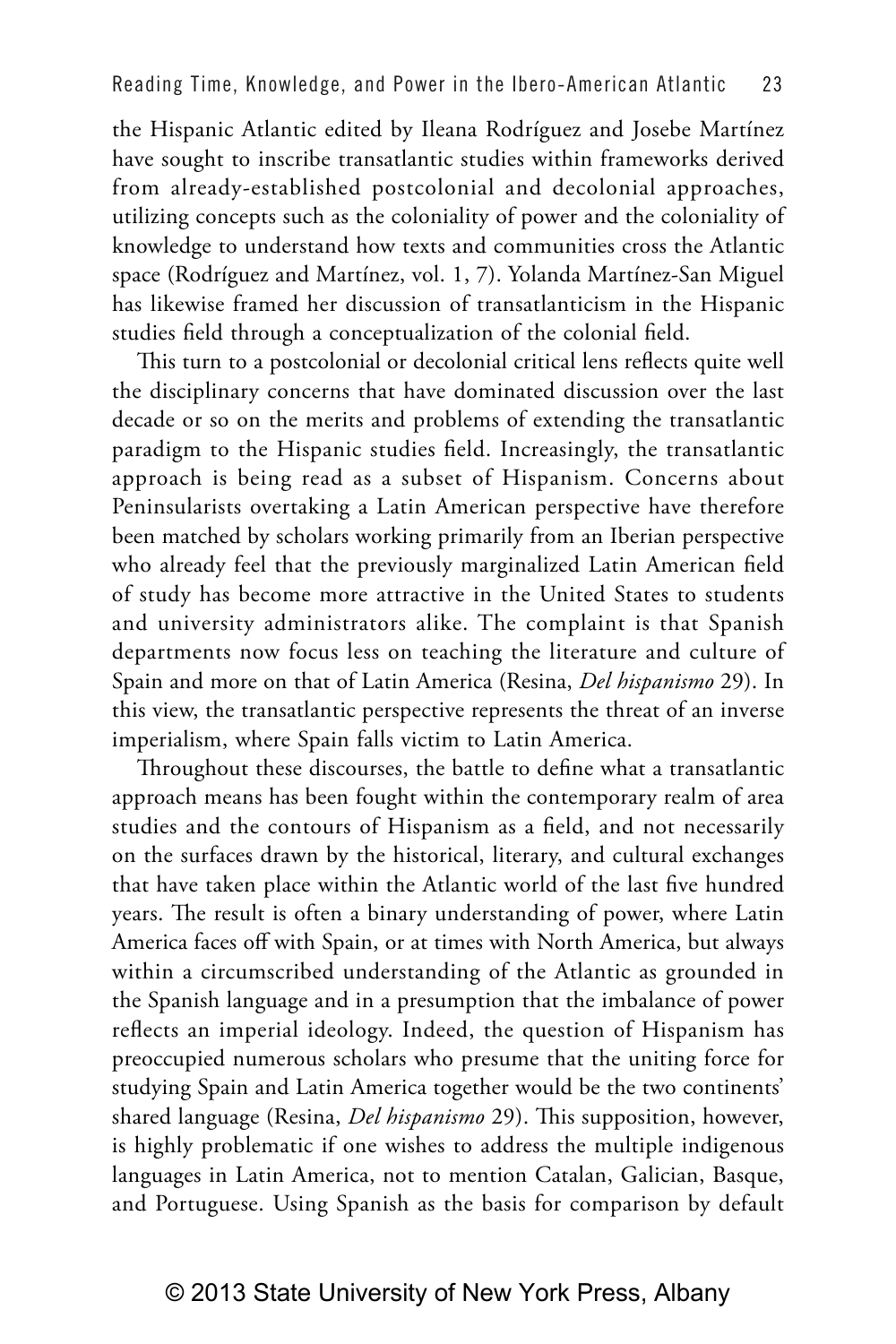relegates these other languages to a secondary position.<sup>6</sup> At the same time, the Hispanist question presumes, even more problematically, that language is the primary reflection of culture, when in fact there are multiple practices, affects, and bodies that can create or reflect culture without the intercession of linguistic discourse. Moreover, without nuance, grounding the field in Hispanism maintains a division between a North and a South Atlantic, where the North is often represented by an Anglo-European approach and is therefore considered outside—or, at best, in strict opposition to—the realm of the Iberian and Latin American experiences; as Sara Castro-Klarén has pointed out, there has been a dearth of "diagonal" readings across the geographies of the Atlantic space, without which we continue to perpetuate these divisions (97). This is in spite of the fact that there have been centuries of commercial, ideological, and political interactions between these overlapping languages and cultures that make the concept of a solely Hispanic Atlantic difficult to sustain.

In some ways the renunciation of the search for a new methodology for conceptualizing the Atlantic world and the return to Hispanism for this framework may reflect Julio Ortega's early assertion that one of the strengths of the transatlantic field would be precisely its "post-theoretical" approach, a suggestion that has been critiqued in some quarters (77).<sup>7</sup> Yet, as Abril Trigo has pointed out, Ortega draws on Laclau for this statement, where Laclau says that the post-theoretical is not atheoretical, such that "Post-theory, in a sense, would designate a new brand of metatheoretical discourse" (Trigo 8). The result, Trigo avers, is that the very notion of "post-theoretical" itself becomes a strategic move seeking to redraw the borders of Hispanism as a field. To do this, however, I would suggest that it is necessary to recognize the many ways in which multiple subjectivities, communities, and power structures overlap. This would mean considering the space of exchange as multiple in its linguistic and cultural crossings, making the division of the Atlantic into a Hispanic and a non-Hispanic space impossible. While some may worry that this means exchanging the disciplinary territory of a Spanish department and field for a comparative literature methodology that threatens to dismantle it, it is possible to distinguish the struggle for presence within the university from the critical tools we use to do our work. The case for studying and teaching Hispanism can be made to administrators without scholars having to insist on a closed methodological and critical field of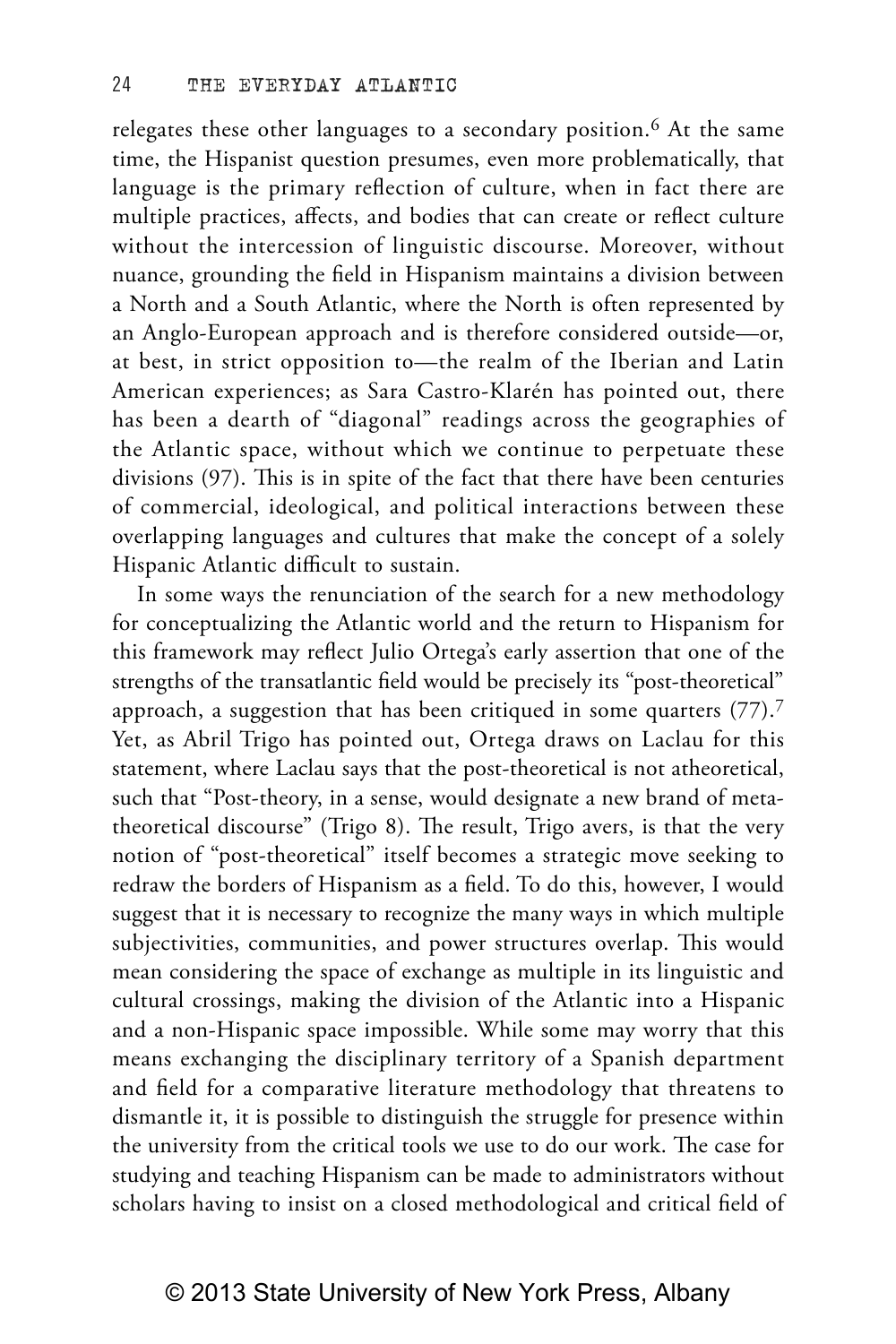study. To that end, I advocate for thinking about Latin America and the Iberian Peninsula through a broader notion of the everyday Atlantic. This may include, but would not be limited to, an Atlantic that is not thought as Hispanic, but rather as Ibero-American. Although the term "Ibero-American Atlantic" is itself a geocultural designation, I use it primarily to complicate the separation of the Anglo-, black, and Hispanic Atlantics that has hitherto hindered a more comparative understanding of the broad number of cross-cultural relationships that have taken place in the Atlantic world over the last five hundred years. I wish to signal a broader conceptualization of space than is captured by the linguistically limited understanding of the Hispanic Atlantic, while also distinguishing it from the overarching, too-general concept of the Atlantic alone. The term is not meant to imply a dominance of the Iberian Peninsula over Latin America, but rather is meant to be inclusive in signaling the broad notion of America—North and South—alongside the multiplicity of cultures included within Spain and Portugal. Nevertheless, it is important to keep in mind that on a daily basis this Ibero-American Atlantic of necessity crosses with other transatlantic, and, indeed, more broadly transoceanic, cultures in circulation. In that sense, even if we use the broader designation of the Ibero-American Atlantic, the everyday Atlantic is perhaps a more useful category, because it confirms that the Atlantic space is always reopening and reshaping itself.

In order to understand how daily time affects this space, though, it is necessary to return to the dominant assumptions that delineated previous considerations of the Atlantic field. These have included three main tendencies. One is the imperializing understanding of the space and the imaginary surrounding it I have outlined above. Outside the Hispanic studies field, though, the Atlantic has primarily been theorized with regard to the predominance of the nation-state in determining subjectivity. Paul Giles has argued that the national imaginary should be thought of as an "aestheticized form [that], like Christianity at the end of the nineteenth century, functions more as a signifier than a signified, a discourse whose emotive valence retains a capacity to shape the direction of material objects and events even though its theoretical coherence has been emptied out" (20). For Giles, this means that we must recognize the role that other nations play in determining nationalisms at home. Hester Blum's more recent approach is probably more indicative of the increasing application of a transnational critical lens to transatlantic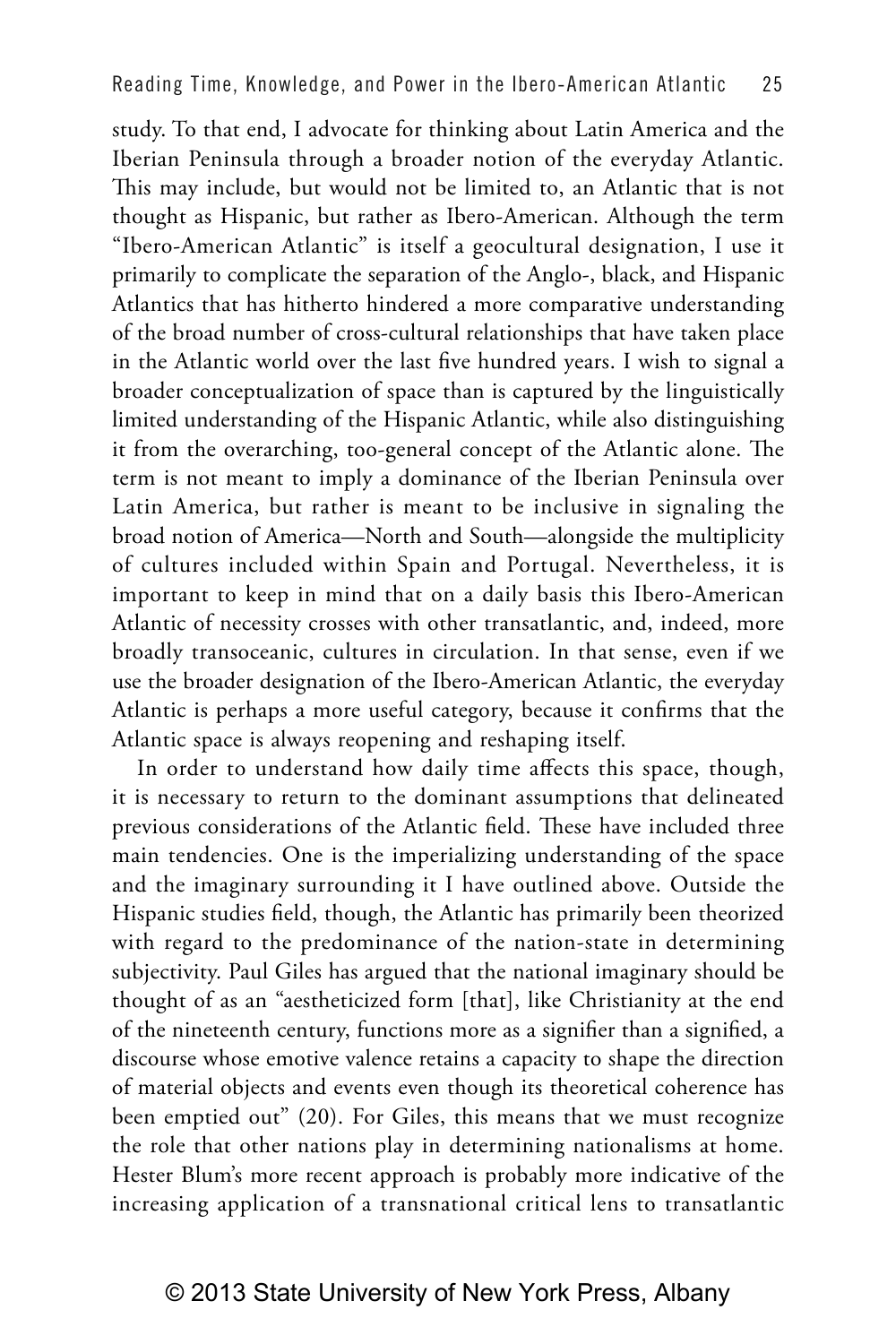crossings. She argues that studying the kinds of subjectivity found in maritime literature will break through certain legal structures associated with the nation-state: "[F]reedom from national belonging can make possible other ways of understanding affiliation, citizenship, mobility, rights, and sovereignty, all of which have been read in recent critical history as overdetermined by nationalism" (671). A third perspective has considered the Atlantic as part of a global understanding of capitalism in circulation. William J. Nichols supposes as much when he argues that a comparative reading of the *novela negra* in Spain and Mexico can be articulated through the lens of neoliberalism as a shared experience. Theorists such as Barney Warf, however, have tried to complicate such an overarching approach, appropriating the term "glocal" in order to demonstrate the multiple and geographically distinct ways in which global networks, rather than overarching, monolithic systems, manifest in local areas.

In Merediz and Gerassi-Navarro's case, their conclusion that the appropriate theories for studying the Atlantic can be found in alreadyestablished fields supports their suggestion that its communities and subjects must be understood in terms of the postcolonial critical approach. This conclusion also serves, however, to reinforce the voices of doubt that view the transatlantic field as simply a new name for an old dynamic, one that has nothing new to offer. Critiques of this sort have emerged from scholars such as Sara Castro-Klarén, who have felt that rethinking the Atlantic space as posttheoretical means an unnecessary dismissal of omnipresent structures of power from our analyses. For her, this move would ignore the very structures of power in the Atlantic world that shape it:

hablar de post-nacional o post-disciplinario no quiere decir que el Estado-nación o los conocimientos interdisciplinarios hayan perdido terreno, legitimación o poder, hasta tal punto que ya no sean operativos, valiosos o indispensables. Por el contrario: ambas, la nación y las disciplinas, se mantienen firmemente en su lugar.

[Speaking of the postnational or postdisciplinary does not mean that the nation-state or interdisciplinary knowledges have lost ground, legitimation, or power to such a degree that they are no longer operating, valid, or indispensable. On the contrary: both, the nation and the disciplines, remain firmly in place.] (105)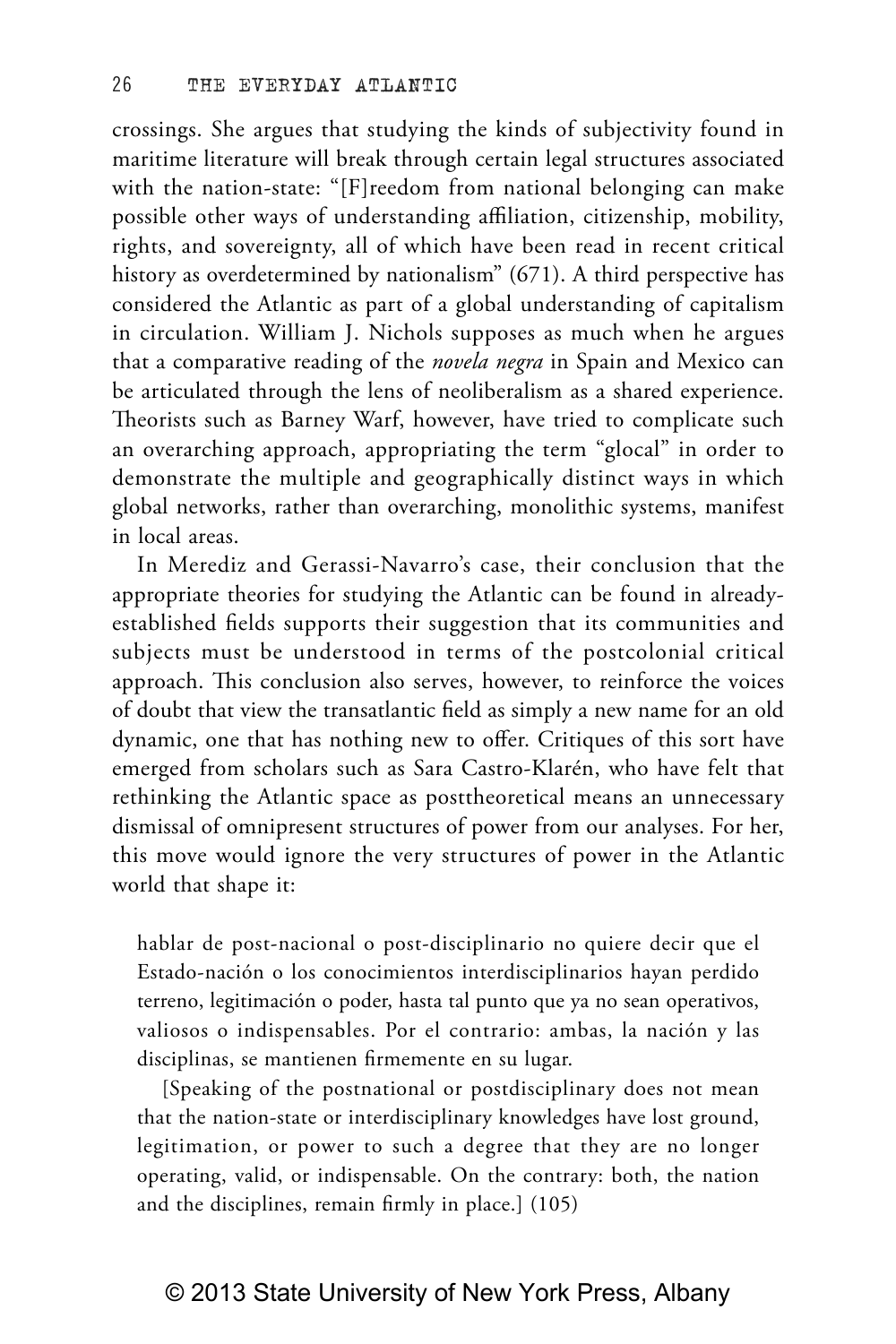Similarly, Joan Ramon Resina has argued from an Iberian perspective that globalization's reconfiguration of traditional political patterns does not diminish the nation's role; it "resituates it in relation to other forms of political-geographical integration" ("Scale of the Nation" 54). Castro-Klarén and Resina have both used this argument to illustrate the complexity of local and transatlantic political processes, a critique of what they view as overly simplistic attempts to compare Spain to Latin America. For my part, I agree that the nation remains a force to be contended with. Paradoxically, though, emphasizing too strongly how its structures of power remain firmly in place may preclude us from recognizing, from a temporal perspective, the *moments* of simultaneous inscription and dissonance in which those systems hail, but do not fully inscribe, the subjects they address. In other words, it is possible to think the Atlantic as beyond, or as a challenge to, nation, while still recognizing the central role nation plays in everyday life.

Moreover, while thinking the Atlantic space through the lenses of nation and imperialism is useful for understanding certain economic and political dynamics, if they are too broadly applied, such assertions run the risk of conflating a diachronic historical scope with a synchronic theoretical approach. The effect is to universalize—and homogenize both the space of the Atlantic and the experience of the everyday Atlantic subject. Such an approach negates the multiple ways in which a subject of various knowledges changes over time, as well as the multiple overlapping of identities that shapes him or her on a daily basis. How coloniality or globalization plays out on a daily basis within national sites of power, moreover, is not uniformly applicable to the wider Ibero-American Atlantic as a daily process; empire is located in a variety of structures, attitudes, and practices that shift from place to place and moment to moment. As Brad Epps has suggested, the colonial enterprise is always plurinational, not just national ("Al sur" 127). At the same time, imperialism itself is theorized, implemented, and experienced differently in each local area.

That is because, as systems, (neo)colonialism, the nation-state, and globalization imply different ideas and practices within the overarching imperial epistemology of power with which they are mistakenly conflated. As Hardt and Negri have pointed out, critical epistemes like imperialism and empire are first and foremost a reflection of the time in which they are produced: in the case of the twentieth-century Atlantic, empire and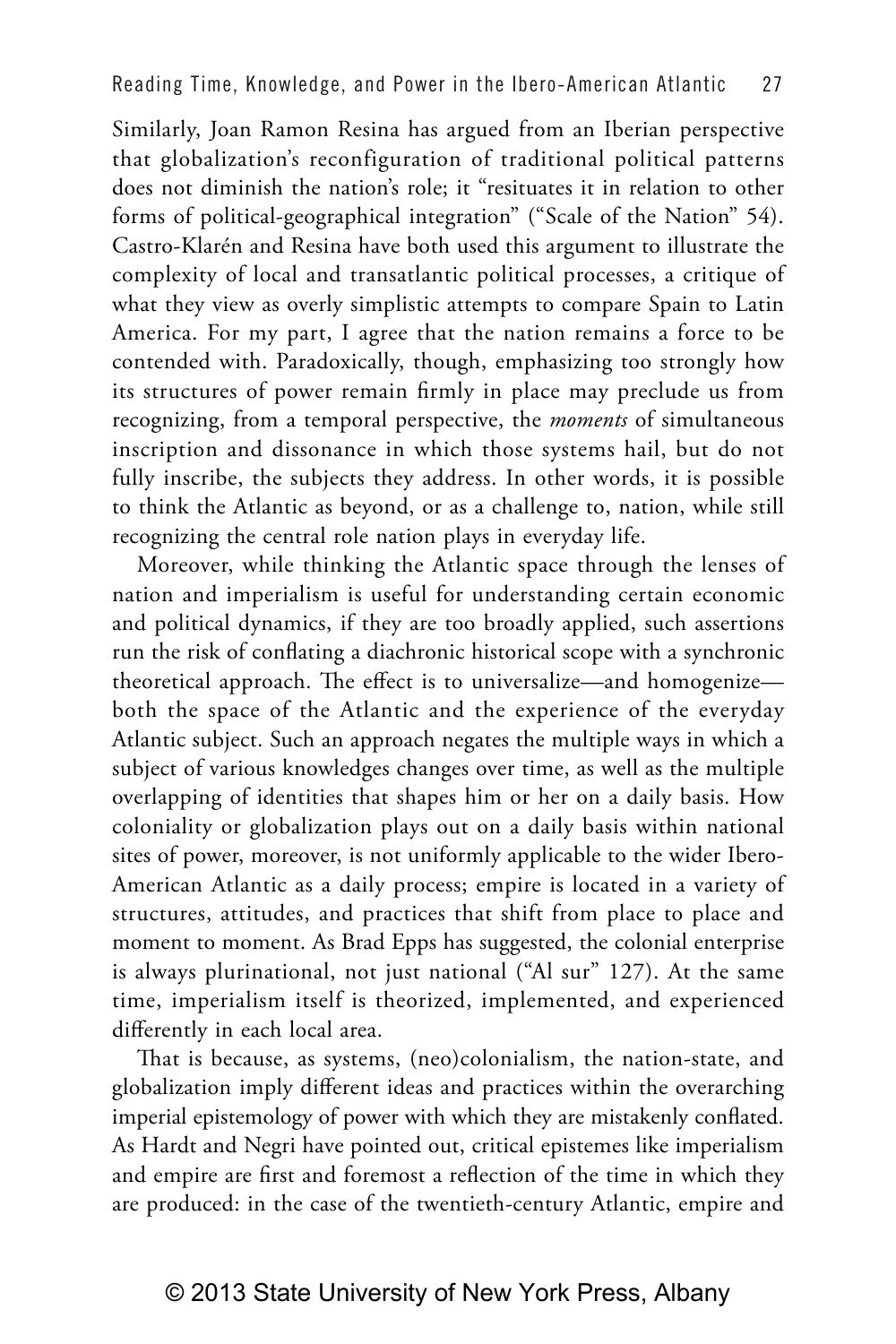imperialism are largely products of the postmodern and poststructuralist theories of identity and subjectivity that also made postcolonial theory possible (*Empire* xiii–xiv). Despite this recognition, however, while Hardt and Negri claim that imperialism is over historically, they go on to affirm the dominance of empire as a concept because it subscribes to an arch-temporality that exceeds history: "the concept of Empire presents itself not as a historical regime originating in conquest, but rather as an order that effectively suspends history and thereby fixes the existing state of affairs for eternity. From the perspective of Empire, this is the way things will always be and the way they were always meant to be. In other words, Empire presents its rule not as a transitory moment in the movement of history, but as a regime with no temporal boundaries and in this sense outside of history or at the end of history" (xiv-xv). This is the understanding of power that underlies the assertion that the Atlantic space is always imperial. Whether it is called imperialism or empire, homogenizing the daily subject by using a critical discourse that insists on the omnipotence of a five-hundred-year imaginary, though, masks the multiple ways in which current global capital circulates in quite different forms from those that took place in 1492. What is considered imperial changes over time and gains or loses strength *as* an epistemic concept depending on the moment in which the concept is thought. For instance, following the war of 1898 several politicians and essayists in Catalonia sought to recreate imperialism as a cultural, rather than economic or political, value. Catalonia had long been the financial center of the colonial relationship to Cuba, but it was simultaneously disenfranchised within Spanish politics, a fact that highlights the conflicting aspects of imperialism as an economic practice and a political imaginary. Newly invoking the possibility of empire was meant to reorganize the Iberian Peninsula in ways that inverted the centrality of Madrid in Spain. As Joan Ramon Resina has pointed out, however, the Catalan gesture to create its own, new imperialism was often just that—a gesture meant to draw attention to local/national issues concerned with Catalonia and a perceived lack of federalism within Spain; it was not necessarily a call for renewed imperial economic power (*Del hispanismo* 32).

By contrast, the term "imperial" today is often levied against economic practices that reflect the global capitalism that is prevalent throughout the world, at the same time as imperialism's imagined value extends into the circulation not just of goods and capital, but of ideas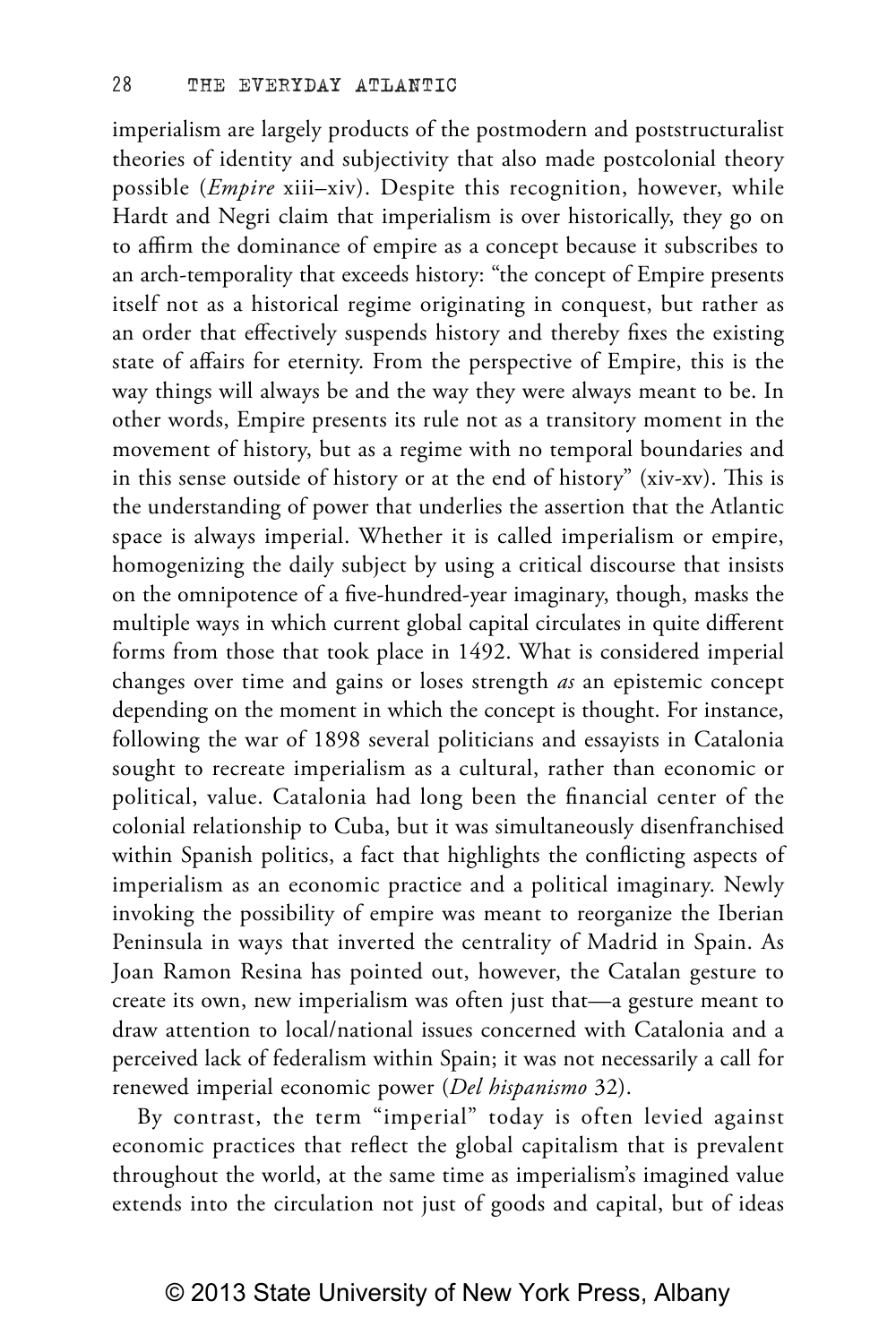that reflect dominant, usually Western, epistemological stances. Today's consolidation of the publishing market in Spain and Latin America by a few multinational companies, for instance, offers varying notions of what it means to "colonize" a space of knowledge. Anagrama (an independent publisher), has been accused of being overly peninsular in its translations of other-language works into Spanish, because its Spanish is often that of mainland Spain. In addition to ignoring the regional differences within the Peninsula that make such an assertion highly overgeneralized, this critique primarily associates language with (imperial) power. Alfaguara (owned by the Grupo Santillana) has, on the other hand, usually maintained a separation between the products it sells from country to country, producing a different kind of local-global structure that distributes wealth to Spain while segregating the kinds of knowledge that are distributed from nation to nation. The language may not be a problem, but the model funnels money from local sales to a central locus in Europe. At the same time, Grupo Planeta, based in Barcelona—which owns not just numerous publishing houses, but also television stations, newspapers, and internet providers throughout Spain and Latin America—consolidates multiple branches of information into a single globalized structure of economic distribution. The impact of the Eurozone on Spain, however, recently marked by agitations by Catalan separatists who wish to hold their own place in a European Union reluctant to accept them, reframes the notion that Planeta is simply capable of imposing economic or cultural dominance on Latin America from Spain. Not only is it forced to choose between two possible nations to house its firm, but the nations themselves must take into account how industries would react to new borders being drawn before they can even decide whether to separate or, in Spain's case, back Catalonia's bid for independence in a way that would encourage the European Union to support it.8 Here the octopus-like structure of power that unfolds in various markets suggests that imperialism is evident not just in the consolidation of the communications industry by the multinational firm, but also in the tax structures imposed on Catalonia from Madrid and the distribution of wealth by members of the European Union, such as Germany, who hold sway over decisions regarding national sovereignty. The different means of production and distribution of knowledge and power these examples illustrate in the twenty-first century cannot be conflated with the post-1898 Catalan case for imperialism I cited above.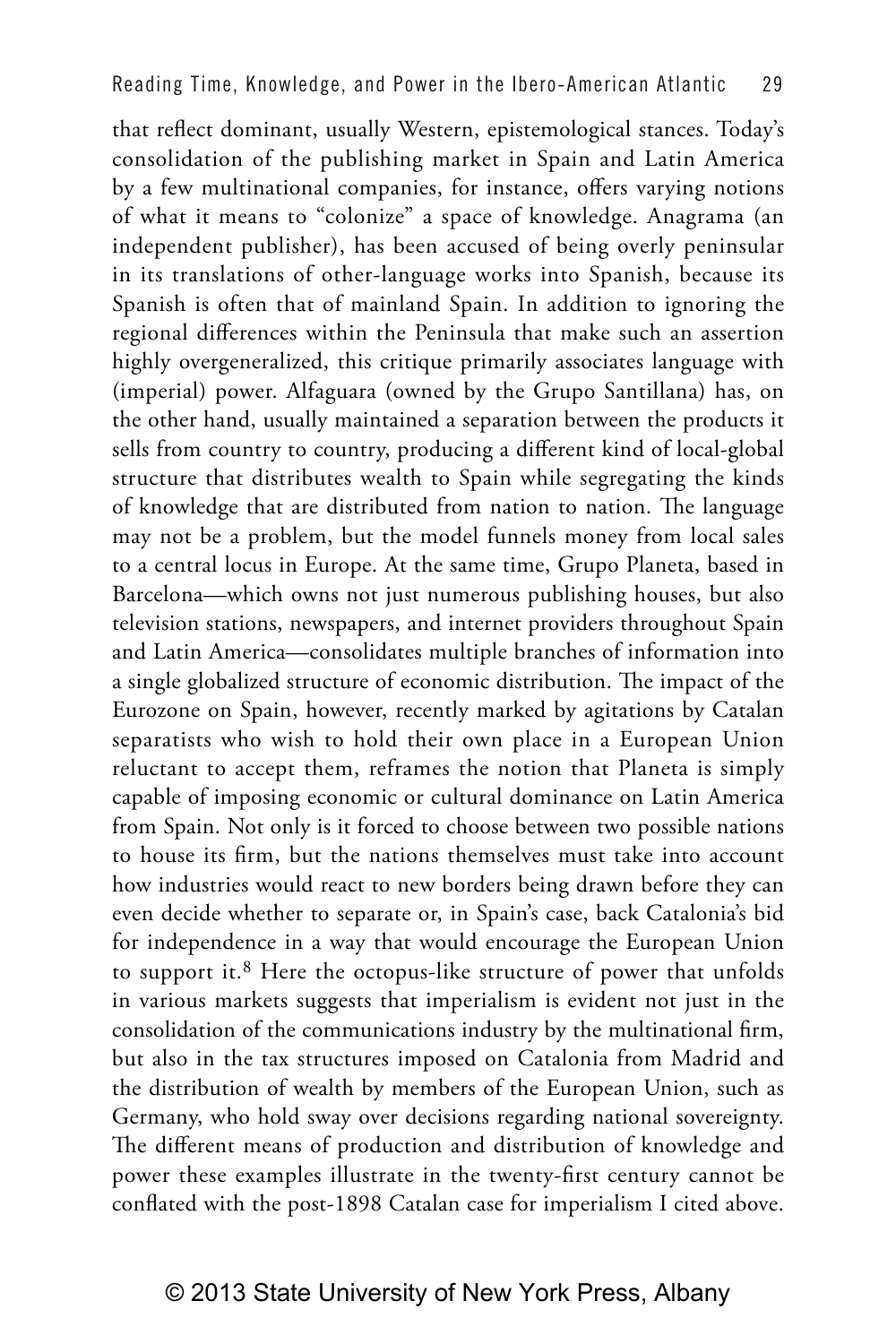Nor do they coincide with the pre-independence examples of Spanish imperialism in Latin America, unless we recognize that what is at stake are not just practices or ideologies, but epistemologies of power.

By this I mean that it is the *epistemology* of imperialism that we presume is shared over time, even though in its individual manifestations imperialism and empire both reveal quite different understandings of self and community. This is the case prior to 1898 as well. Portuguese imperialism in Brazil was never quite what it was in the Spanish colonies, especially once the locus of power of the empire relocated to Rio de Janeiro in 1808. Similarly, the actions of early Portuguese colonists who were focused primarily on the extraction of products and less on settlement in Brazil cannot be conflated with the development projects in Latin America today that take the form of USAID and other North American funding channels, because the contemporary networks of distribution have changed the old Europe/metropolis-America/colony binarism. Thinking together, in a meanwhile fashion, the alternatives to the Spanish empire such as the one envisioned by Catalan postcolonial nationalism; globalization centered in different industries and geographical areas; or the entire Luso-Brazilian and Spanish systems of imperialism, then, reveals the limitations of a universalizing term like "imperialism" as a singular concept. The same is true, as I show below, for assumptions that the nation-state can be theorized in similar ways across a broad transatlantic context.

Universalizing the Atlantic space through the notion of imperialism or even through the presumed homogeneity of the nation-state as a structure and an imaginary assumes that there is a single epistemology of power at play over time, one that elides important conceptual and practiced *moments* of difference in the process. To continue using these terms in the same way while speaking of the everyday Atlantic is to continue to reproduce the conceptual hegemony of colonial power as an epistemology. This approach leaves little to no space for movement away from the constrictions of ideology and discursivity, and ignores the simultaneity of the many kinds of knowledge coexisting in a subject's engagement with the Atlantic world from day to day, from moment to moment.9 Richard Serrano has also signaled the paradox in scholarly paradigms that seek to totalize critical approaches in this way: "The sun never set on the British Empire, but Postcolonial Studies has essentially made the entire planet and its entire history its domain" (3). Although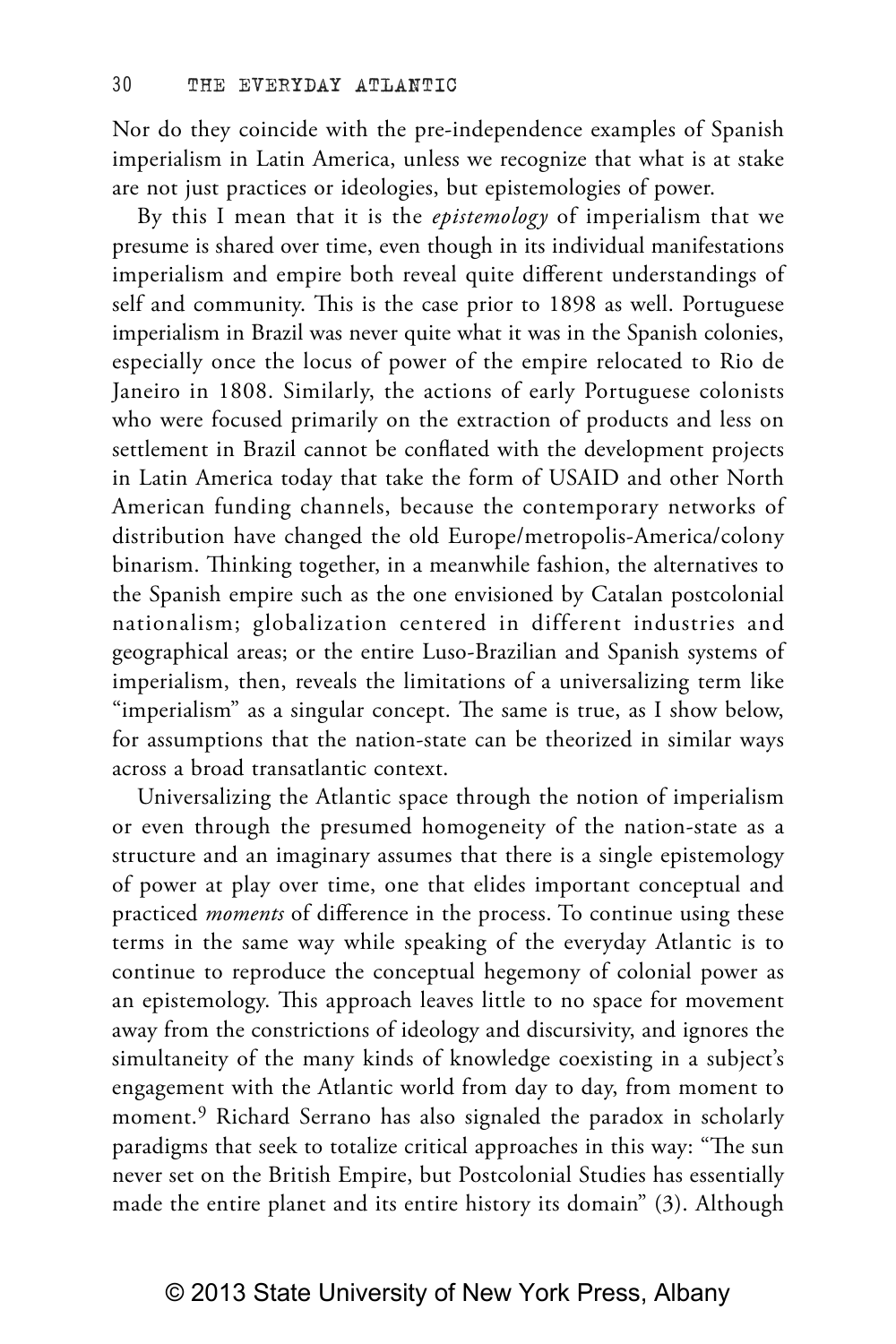Serrano is likely too harsh in his outright repudiation of the postcolonial studies model, I would agree that the unifying gesture of viewing daily thought as always-already imperial or determined by the nation-state could potentially limit, rather than aid in, the production of a new methodology for understanding the multiple flows of knowledge, power, and culture that are evident in the space and that are reflected daily in the newspaper chronicle and blog. After all, one could also argue that, as a critical perspective, delineating the Atlantic space as imperial actually privileges a Eurocentric epistemology by reasserting the *conceptual* hegemony of imperialism over literary criticism and subjugating Latin America once again to a position of otherness with respect to a Westernized epistemology or hierarchy and power. As Ania Loomba has perhaps more convincingly argued:

Imperialism hijacked millions of people across the world away from local processes and into a world in which capitalist Europe pioneered the single coercive script of historical transformation, but the historical record is also replete with coruscating instances of alternative visions of human and social betterment. These are the visions that postcolonial historians must also pay attention to as we analyze the material and ideological foundations of imperial power. (13)

Within this framework it is possible to reconsider subjects of the everyday Atlantic world as palimpsestic, engaged at times—but not consistently with certain discourses and practices of power that change daily.

In order to rethink this critical tendency to rely on a singular epistemology to understand subjectivity and community across a wide geographical space, then, it is important to consider not just the ideological and material constructs of power that Loomba has signaled, but also the epistemological suppositions that underlie them. It is the epistemology of a shared subjectivity that most obviously becomes inscribed in the critical consideration of the Atlantic as imperial. To that end, Aníbal Quijano has shown that the colonization of power has its roots in Western philosophical thought. In this way, he locates the hegemonic epistemological connection between colonialism and modernity in the construction of subjectivity as rational. He argues that (post)colonial hegemony is rooted specifically in the perceived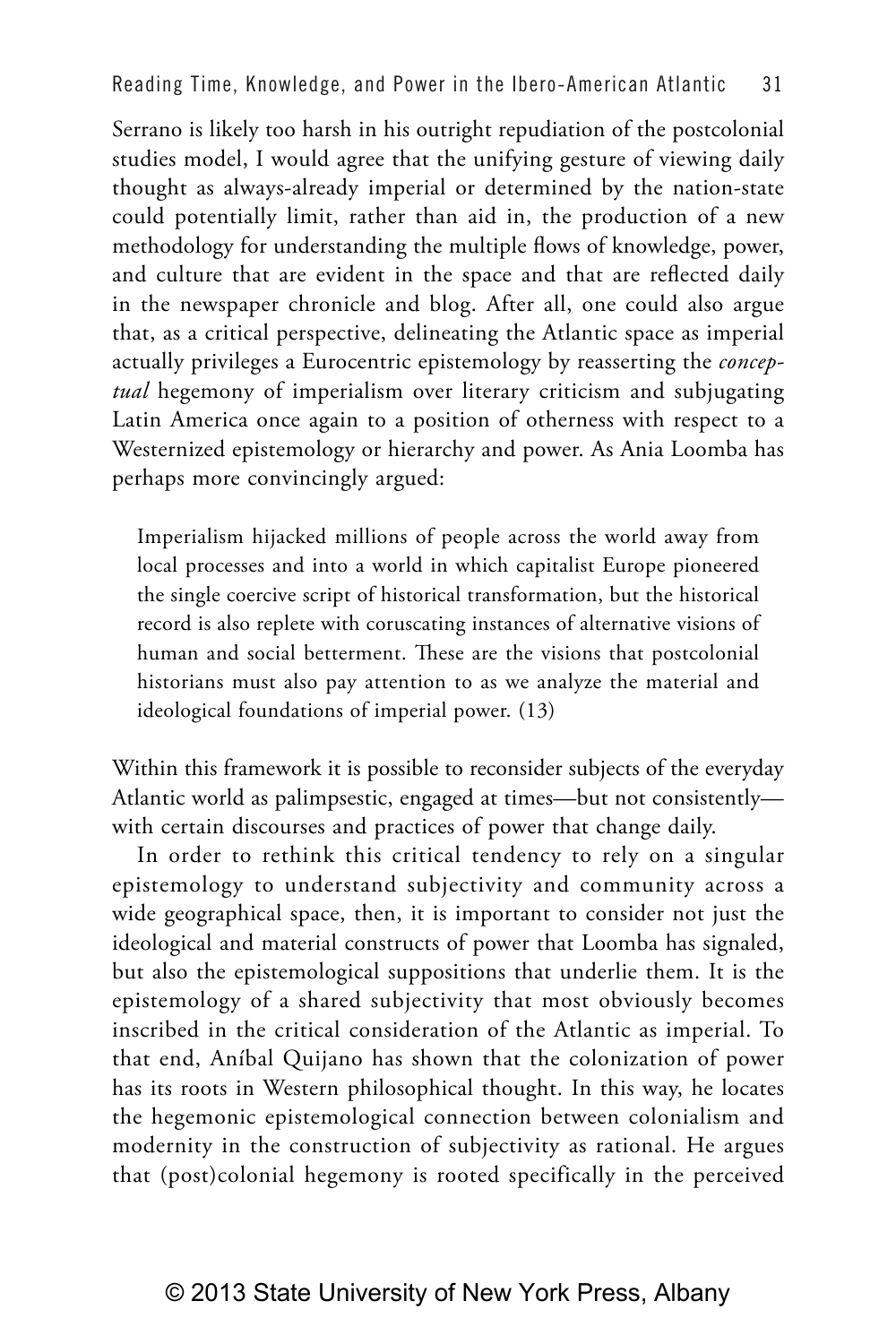relationship between self and other that is the Eurocentric cornerstone of Western thought from the fifteenth century on:

And such inequalities are perceived as being of nature: only European culture is rational, it can contain "subjects"—the rest are not rational, they cannot be or harbor "subjects." As a consequence, the other cultures are different in the sense that they are unequal, in fact inferior, by nature. They only can be "objects" of knowledge or /and of domination practices. From that perspective, the relation between European culture and the other cultures was established and has been maintained, as a relation between "subject" and "object." It blocked, therefore, every relation of communication, of interchange of knowledge and of modes of producing knowledge between the cultures, since the paradigm implies that between "subject" and "object" there can be but a relation of externality. Such a mental perspective, enduring as practice for five hundred years, could only have been the product of a relation of coloniality between Europe and the rest of the world. In other terms, the European paradigm of rational knowledge was not only elaborated in the context of, but as part of, a power structure that involved the European colonial domination over the rest of the world. This paradigm expressed, in a demonstrable sense, the coloniality of that power structure. (174)

Quijano focuses on how the subject is produced through an objectification of the colonized other, and how that structure of thought serves as the epistemological apparatus of support for colonialism and, its flip side, modernity. This approach is instructive because it explains how the intersubjective relationship between self and other, in the form of knowledge and power, maintains a hierarchical structure. Paradoxically, though, this sort of hierarchical thought continues in critical approaches that seek to impose a singular form of epistemology on critical considerations of the Atlantic space when they view it as transhistorically imperialized or determined by the nation-state. Recognizing the subjectobject distinction as the primary construct used to shore up Eurocentric colonialities of power means that critical approaches seeking to move beyond coloniality or nation need to consider epistemes that do not continue in that vein or that are formulated outside a Eurocentric geopolitics of knowledge.10

Notably this means not rethinking power through geography, but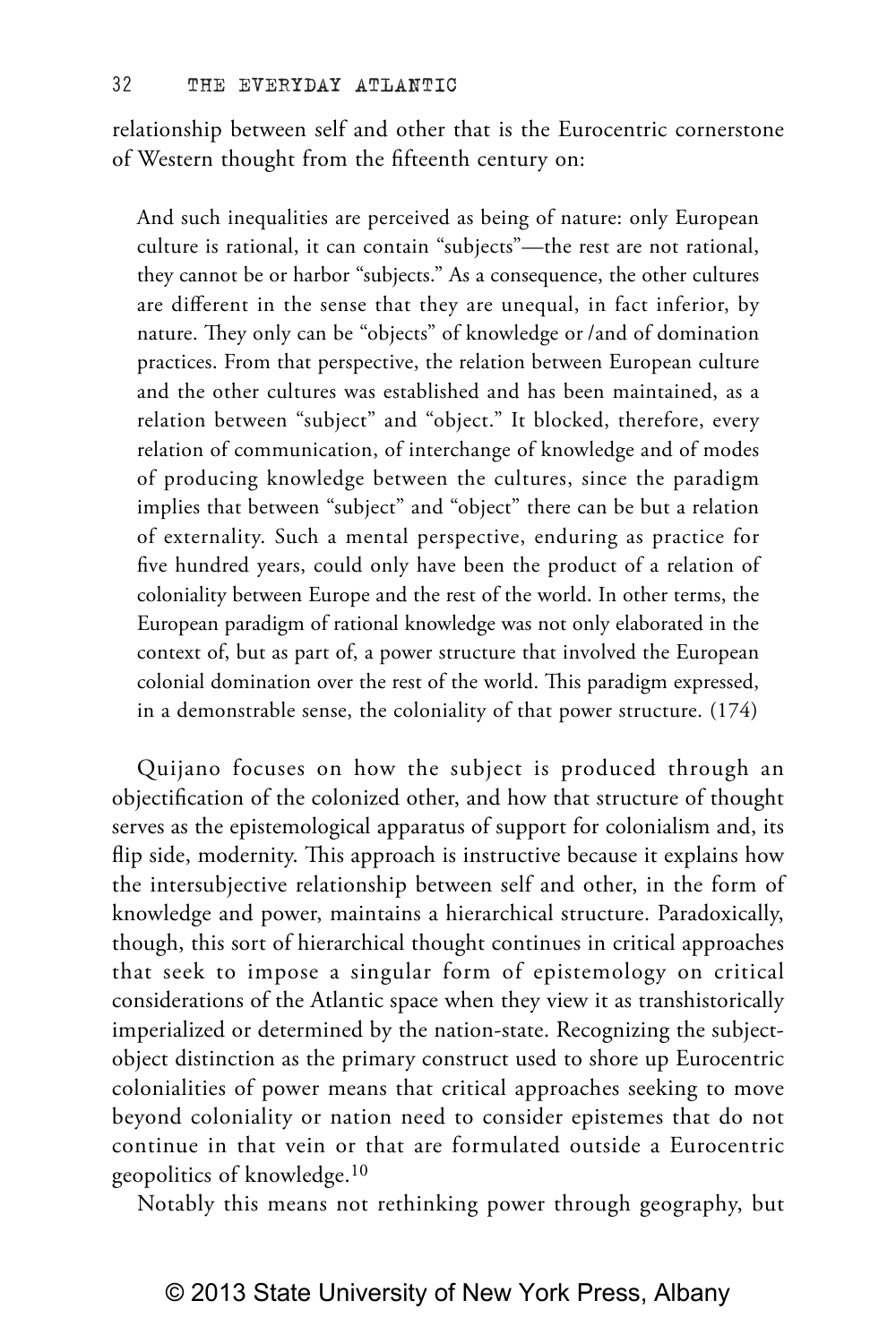through challenges to the rational epistemology that underlies Western thought. The Iberian and Latin American chronicle incorporates both an adoption of, and potential challenge to, the Eurocentric model of thought that underlies colonialities of power by including daily knowledges that are corporeal and affective, as well as ideological or philosophical, into the very newspapers that seek to create just such a hierarchical representation of reported knowledge as objective and scientific. If we focus on the nation-state as just one example of how an imagined, rational epistemology of coloniality maintains a structure of power in society, we can see how on a daily basis that perspective is eroded from within—if only momentarily—by the simultaneity through which the *crónica* represents subjectivity, knowledge, and power as palimpsestic and therefore "beyond" nation, imperialism, and rationality. Reasserting the roles of multiplicity and simultaneity as the meanwhile approach does challenges as well our own critical rationality, as we consider how power manifests in other ways on a daily basis.

Meanwhile time is important, because it makes impossible the imposition of a singular, yet binarily conceived, imaginary over a space of subjects. Speaking not of postcolonialism or nation, but of globalization, Doreen Massey has pointed out in her book *For Space* that globalization is only one imaginary that can be applied to geographical relationships and, moreover, that the discourse on globalization is part of its production. Talking about a certain phenomenon, repeating discourses about it, no matter how contradictory they may be, ultimately produces the imaginary that makes that phenomenon possible as such (84). I would suggest that the same is true of the postcolonial, imperial, and national imaginaries, which have become the predominant lenses through which critics view relationships in the Atlantic world. Initially created and maintained by discourses of colonization to describe a legal and economic system, and later reappropriated by Latin American scholars to denounce the impact of modernity and globalization, this very language has influenced the way in which we approach subjectivity. Today, although imbalances of power, unequal distribution of wealth, and ideological practices of inscription into global capitalism remain, imperialism itself serves primarily as a *critical* imaginary of power as hierarchical.11

We can, then, consider critical attention to imperialism, like nation, as fundamentally an imagined concept that is perpetuated by a critical acceptance of the underlying Western epistemology as the basis for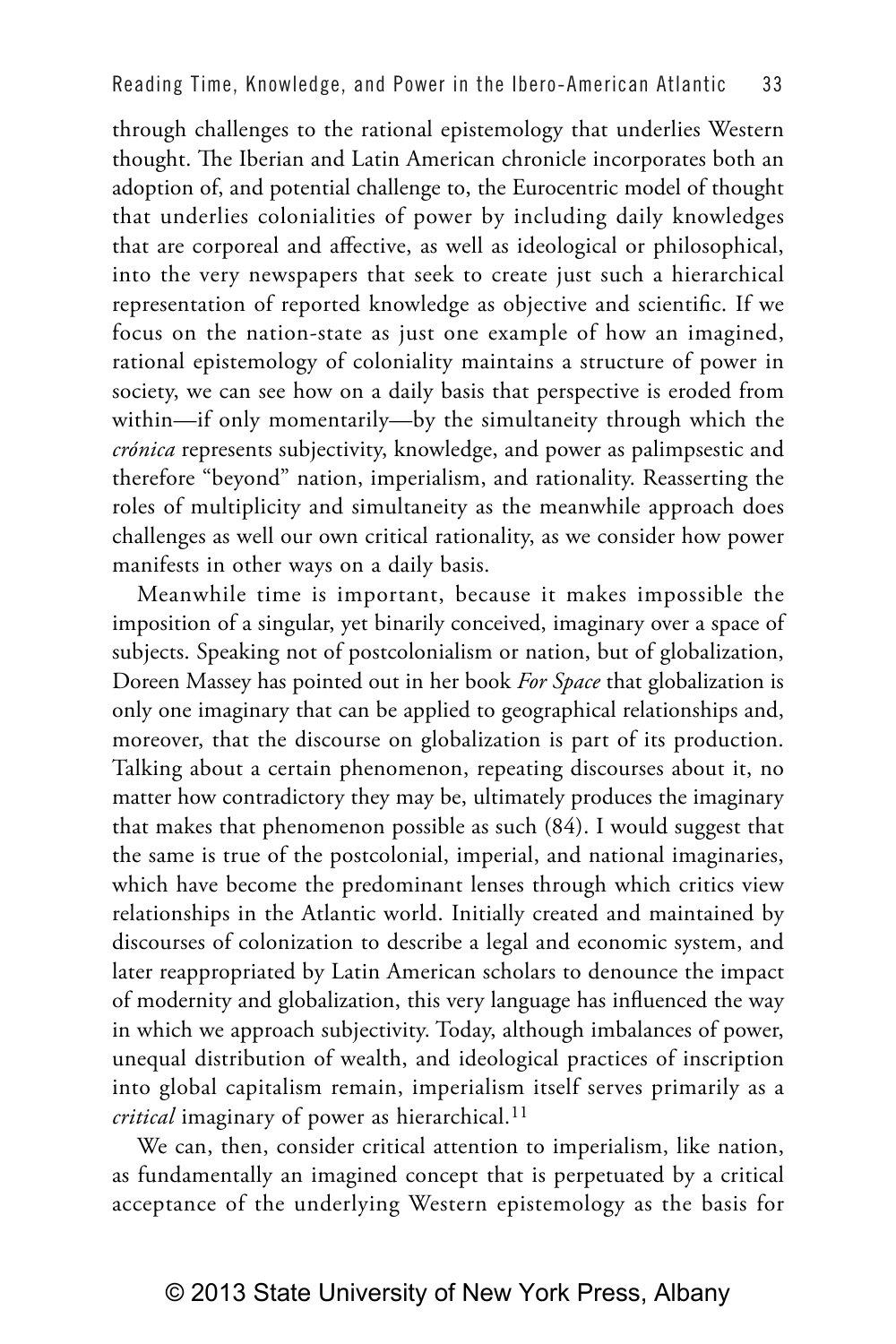structuring our arguments of power as hierarchical. Though Massey eventually goes on to reassert the impossibility of breaking out of such a powerful framework as globalization, thinking about imperialism from a similar perspective of it as imaginary, I wonder what would happen if we began to talk about the relationships between literary or journalistic texts, as both products and producers of subjective epistemologies, in a different way. What happens, for instance, if we begin to seek connections among Latin America, the United States, Europe, and Africa that are not imagined as global or postcolonial, but that are, instead, part of a broader, yet uneven, everyday Atlantic, where this Atlantic represents a whole new approach to knowledge as always ephemeral, simultaneous, and in movement? This does not mean ignoring the very real effects of (post)colonialism or globalization, but viewing them as just a couple of the many options that are available for *thinking* about subjectivity through the kinds of knowledges implicit in the meanwhile reading moment in which the palimpsestic subject engages daily.

Especially when they are taken together, these different ways of knowing—for instance, corporeal, ideological, ethical, affective, or virtual approximations of identity—create a palimpsestic notion of subjectivity. This, in turn, poses a challenge not only to literary studies that root analyses of subjectivity in strictly national contexts, but also to attempts to subsume knowledge of the subject to any single theoretical paradigm. In contrast, constricting our analyses of subjectivity to a single theoretical lens reasserts a hegemonic, totalizing epistemology of "non-time" over our understanding of how individuals and communities interact daily.

Indeed, few transatlantic approaches consider the role of time in the production of subjectivity; they prefer to view thought as a constant over half a millennium. While from a material perspective this approach may be valid for describing the consistent ill effects of colonization, modernity, and globalization over colonies, communities, and nationstates writ large, thinking the Atlantic as inherently imperial implies what I call a non-time, because all time is taken to be the same. Julio Ortega suggests as much when he defines the transatlantic field as comprised of a singular "transhistoric time": "Por ello, esta lectura da cuenta más que de un tiempo histórico de un tiempo trans-histórico, entrecruzado de relatos una y otra vez actualizados [For that reason, this reading takes into account more a trans-historical time, crossed by narratives that are renewed over and over again, than a historical time]" (84).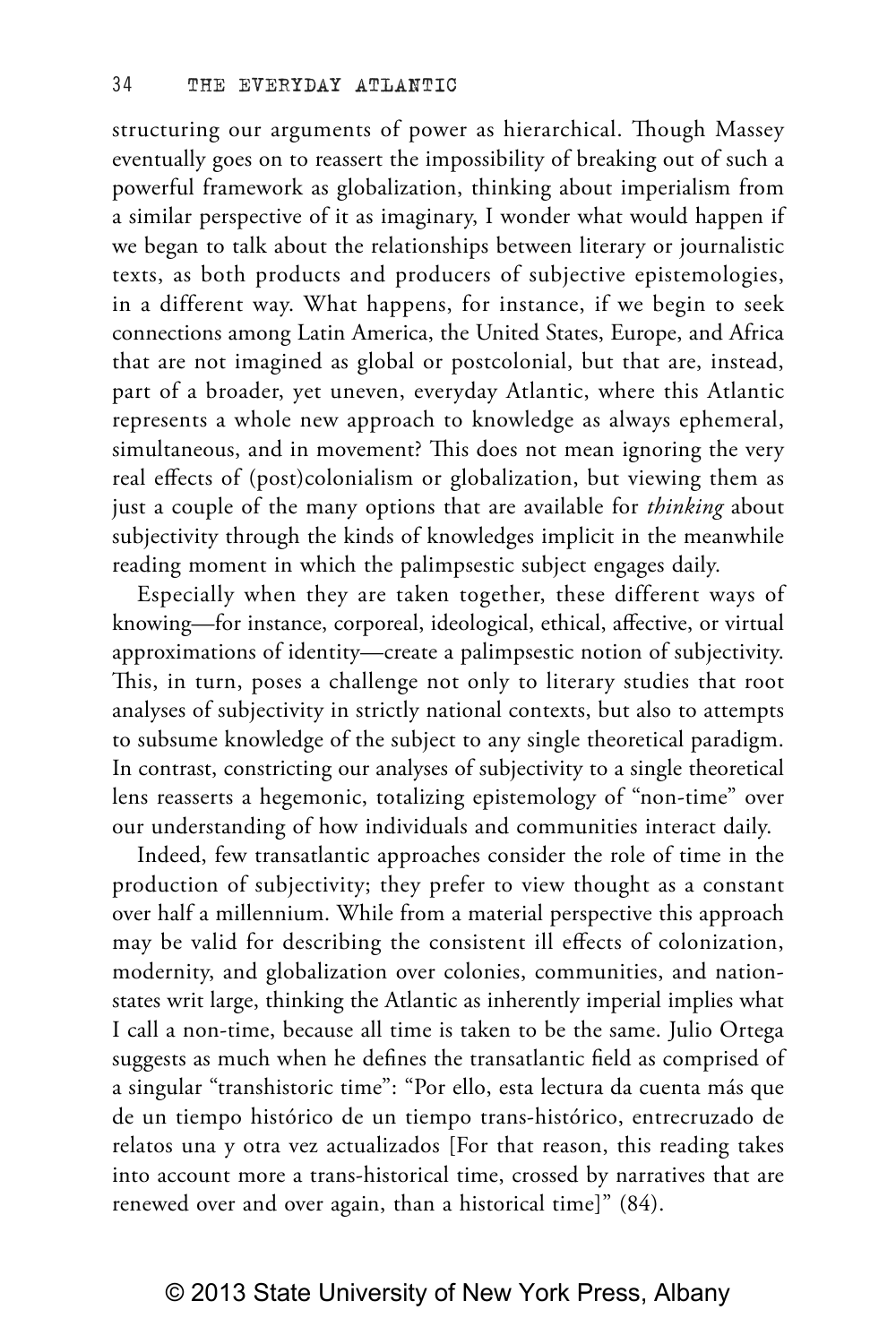The short temporality of the chronicles' daily representations of power, identity, and subjectivity, however, allows us to think about the everyday Atlantic as a unique theoretical field of study that is not just imperial or postcolonial, nor ruled solely by national structures of power, but also decentered and deterritorialized daily by everyday thinking subjects. By taking meanwhile time in particular into account, we can see that not all of the Atlantic space is defined by what Benedict Anderson (following Walter Benjamin) had called a "homogenous empty time," but rather a multiplicity of times and knowledges that come together only momentarily. As Iain Chambers has suggested, "In [the oceanic] space, composed of the sedimented traces of uncharted histories, a hegemonic temporality intersects with other times, with the times of others, through bodies [. . .] We are brought into the presence of a contingent, temporal relation and into the multiplicity of the present, which is irreducible to its representation"  $(682).<sup>12</sup>$  Thinking about subjectivity through the lens of meanwhile time as simultaneity and ephemerality, as I do here, complicates the idea of hierarchy on which nation and empire are based and makes possible other ways of knowing subjectivity and community in the Atlantic space. It also ruptures material or ideological constructs of power that would otherwise view the Atlantic as always already imposing a hegemonic time over Atlantic subjects.

The daily and weekly ways in which the chronicle addresses knowledge and subjectivity show that *thinking* the Ibero-American Atlantic as a static place of imperialism or empire from 1492 until today is too homogenizing an approach for considering the epistemological and lived diversity that encompasses relations of power within and among subjects living in different communities around the Atlantic world. The temporality and movement of the newspaper chronicle place it in contact with, but not under, the structure of logic that rational and imperializing post-Enlightenment concepts of subjectivity project. This is the case both in terms of the writing, publishing, and reading practices that make it such a flexible genre, and in its tendency to place contradictory experiences and expressions alongside one another without logically explaining these contradictions. It is for that reason, for instance, that Eugeni d'Ors can insist that the "supreme journalist" can be in Pyongyang and Les Rambles at the same time, offering an alternative viewpoint to the more realist testimonies depicted elsewhere. Likewise, Germán Arciniegas can insist that looking at a photograph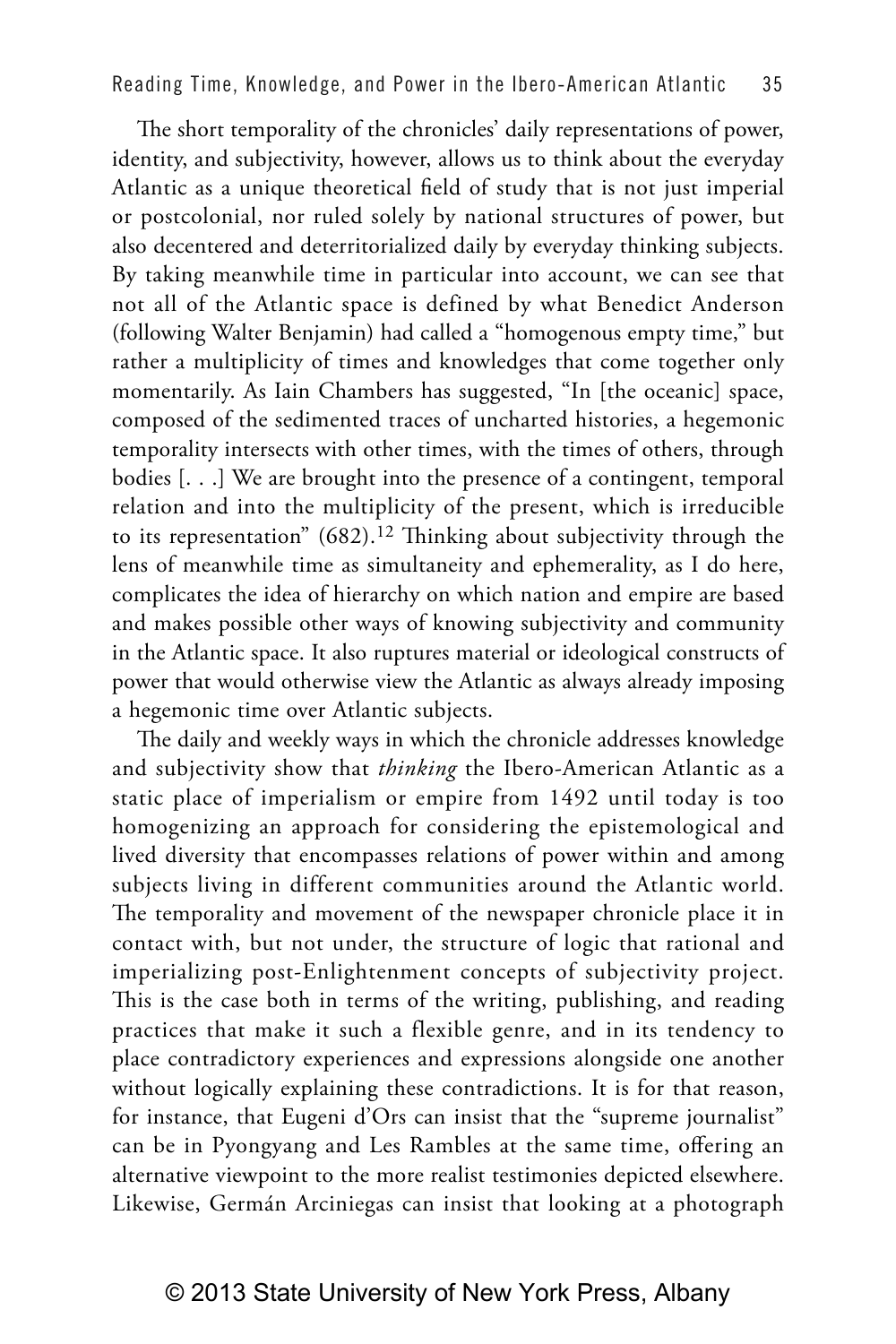of sculptures will ethically unite a viewer with Colombia's long-erased indigenous past. Chronicles—and, later, blogs—take apart the rational self-other distinction on which a Western philosophy of coloniality and modernity is based by supplementing it with other, nonrational and temporary, ways of knowing. In the process, these multiple and simultaneous epistemologies reveal themselves to be produced in contact with Western epistemologies of urban, national, imperial, and global subjectivity, but never quite constrained by them.

What needs to be taken into account, then, is how the individual subject moving daily through an Atlantic space experiences his or her relationship to community and the various imaginaries that circulate through it. Indeed, if we return simultaneously to the idea of the inscription of subject-as-self into the colonizing system through "un efecto imaginario de un sistema atlántico imperialista [an imaginary effect of an imperial Atlantic system]" (Merediz and Gerassi-Navarro) and Quijano's assertion that the subject-object distinction blocks relations or interchanges of communication and knowledge, we may notice two contradictory but complementary arguments. Quijano's rational subject (which is really the European thinking subject proposed by Descartes) is founded in a concept of dual singularity: there is a subject and there is an other. The imaginary to which Merediz and Gerassi-Navarro refer, on the other hand, remits to the question of "imagined communities" posited several decades ago by Benedict Anderson with respect to nation. Anderson's concept of nation is also singular; nation is always defined by an imagined community, and for each nation, there is an ideal imaginary. Though problematic in the homogeneity Anderson ascribes to it, this concept of imagined community could allow for pluralism in a way that the idea of the singular rational subject does not. Understanding the relationship between subjectivity and power as a not-always-rational, not-always-discursive epistemological construct presents a more complicated and plural approach to understanding the subject and the community *at the same time*. What is at stake is not only a Western philosophical definition of the subject vis-à-vis the other, or even a submission of the subject to an ideal imaginary of empire, nation, modernity, or globalization. There are also daily inscriptions of this individual subject into the multiple, coexisting and ever-changing communal imaginaries and the multiple intersubjective relationships such social structures imply.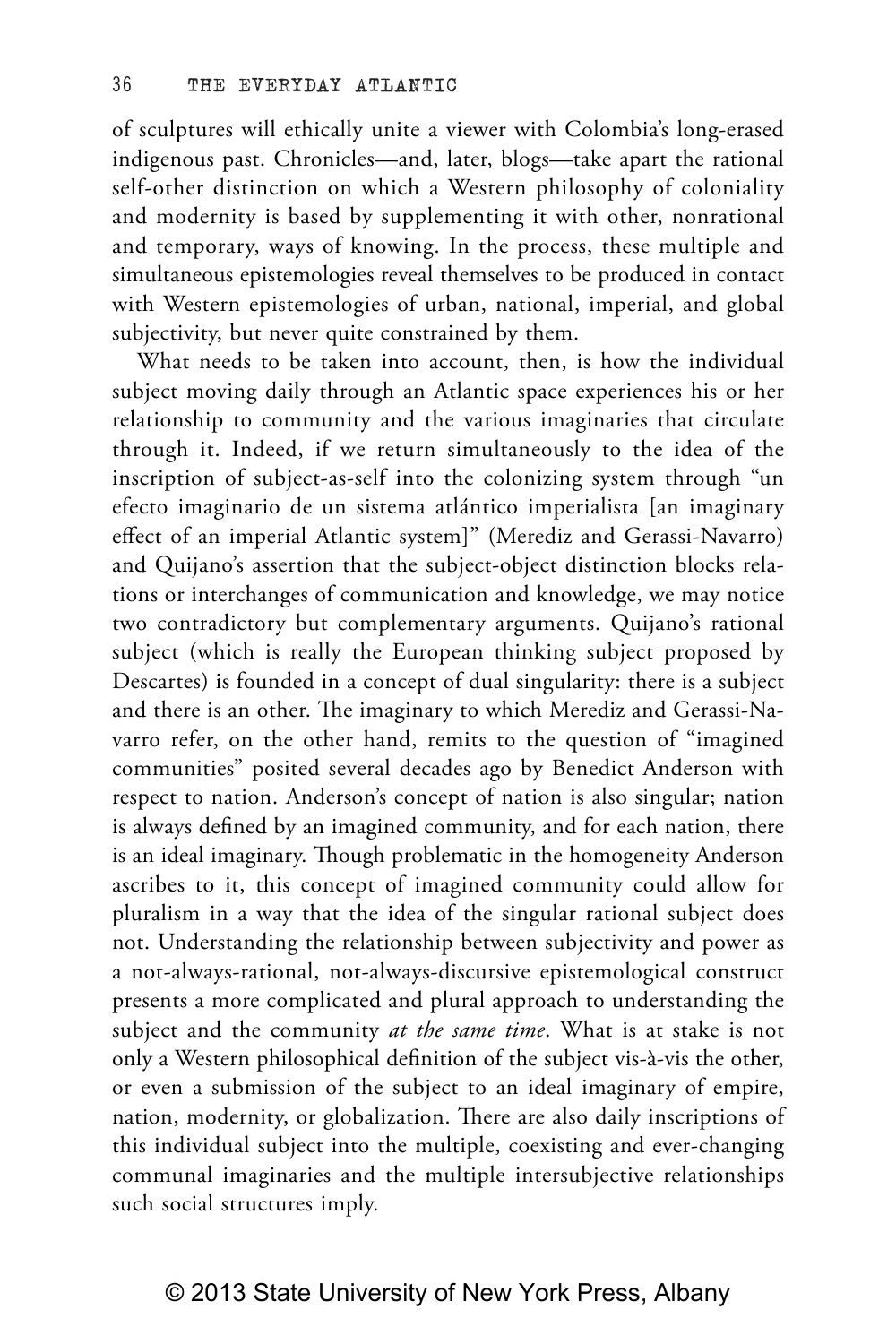Epistemologies, as well as practices, of power, then, are included in the meanwhile reading that the chronicle and the blog create daily when they circulate knowledge in new contexts and rewrite the overlapping borders of community in new ways. From a critical perspective, meanwhile reading means recognizing precisely the temporality of these various reading moments and their effects on thinking about the subject of knowledge in the everyday Atlantic world. It also means recognizing the complexity of power and subjectivity that is in flux in any newspaper representation and suggests that comparative readings of the Atlantic should take a new methodological approach based on that idea. Any unifying approach to the Atlantic ignores not only the daily, local complexities that are always in flux in the ever-changing political and social communities that make up a single state, but also the present reading moment in which a literary critic produces her own readings about them. What we need, then, is to push the boundaries of critical thought in such a way that imperialism and hierarchy are no longer the driving perspective for the study of the everyday Atlantic, even while we recognize the centrality of their effects on material and ideological structures of power as they are produced daily. The question that remains, then, is what the field of Ibero-American Atlantic studies, thought in terms of a simultaneity, rather than hierarchy, of epistemologies, would look like.

#### SIMULTANEOUS TIME AND MEANWHILE READING

Remaining constricted by a Eurocentric, rational notion of subjectivity or by non-time, whether or not it is figured as hegemonic, means the idea of the everyday Atlantic loses the openness that the theoretical notion of space implies: it becomes once again a territory onto which a Western or otherwise imperialized, globalized, or national paradigm can be mapped. One alternative to this closure is to recognize the multiplicity and ephemerality of various contexts and systems in flux that make the everyday Atlantic a moving space of competing abstract and material understandings of what power means. Competing representations collide at different points in history, and also in different literary manifestations, on a daily basis. The kaleidoscopic effect of these intersections is to *momentarily* produce a matrix of conceptualized power, but also to